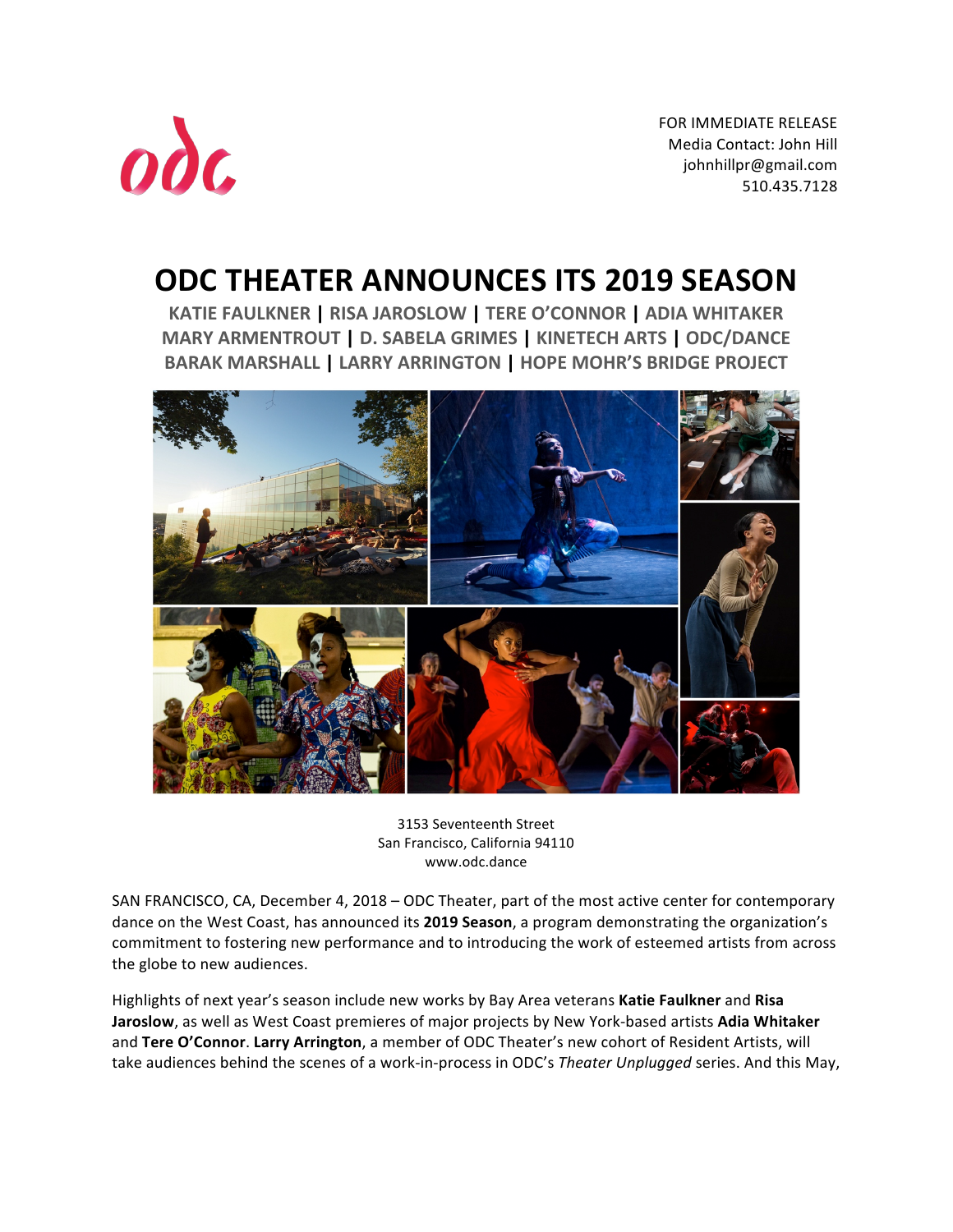the annual Walking Distance Dance Festival features West Coast choreographers including Mary Armentrout, d. Sabela grimes, Kinetech Arts, Barak Marshall and ODC's flagship dance company, **ODC/Dance**.

"This edition of the Walking Distance Dance Festival, with outdoor and roving performances, as well as dance presentations across ODC's two-building campus, invites deep listening both within the body and across landscapes and public space," said ODC Theater Director Julie Potter. "More broadly, the 2019 Theater Season proposes imaginative worlds and strategies for our times: rituals for navigating uncertainty, perspectives on labor and dignity, embodied song for healing and undoing habits, and dance as a way of knowing."

In 2019, ODC Theater is also proud to partner with **Hope Mohr Dance's Bridge Project**, the Merce **Cunningham Trust** and **SFMOMA's Open Space** in celebration of the centennial of Cunningham's birth. Considered among the most important choreographers of all time, Cunningham was active for over 70 years. ODC Theater joins numerous theaters and organizations around the world in a yearlong series of events in honor of Cunningham and his legacy. Under the direction of Mohr's Bridge Project, 10 Bay Area artists will create new work in response to Cunningham's repertory.

A chronological list of ODC Theater's 2019 Season follows. For more information, visit **odc.dance**.

 $*$   $*$   $*$   $*$ 

**ODC/DANCE** *UNPLUGGED* **February 1** Friday @ 7:30 p.m. Studio B, ODC Dance Commons

ODC's *Unplugged* series is a recurring platform offering a rare and candid look into the creative process. In this edition, ODC's flagship company, ODC/Dance, will focus on *Path of Miracles*, choreographed by ODC/Dance Co-Director KT Nelson. The work was created in collaboration with San Francisco-based choral group Volti, and this behind-the-scenes showing will unearth the process of making dance on non-dancers.

Founded in 1971 by Artistic Director **Brenda Way**, ODC/Dance was one of the first American companies to incorporate a postmodern sensibility, with an appreciation for pedestrian movement, into a virtuosic contemporary dance technique, and to commit major resources to interdisciplinary collaboration and musical commissions for the repertory.

**LITTLE SEISMIC DANCE COMPANY** *Divining* (world premiere) **February 14 - 16** Thursday – Saturday  $@$  8 p.m.

Katie Faulkner founded little seismic dance company in 2006 as a vehicle for her own choreographic inventions. A former Resident Artist at ODC Theater, Faulkner has also held prestigious residencies at the Maggie Allesee National Center for Choreography, the Rauschenberg Residency and the Djerassi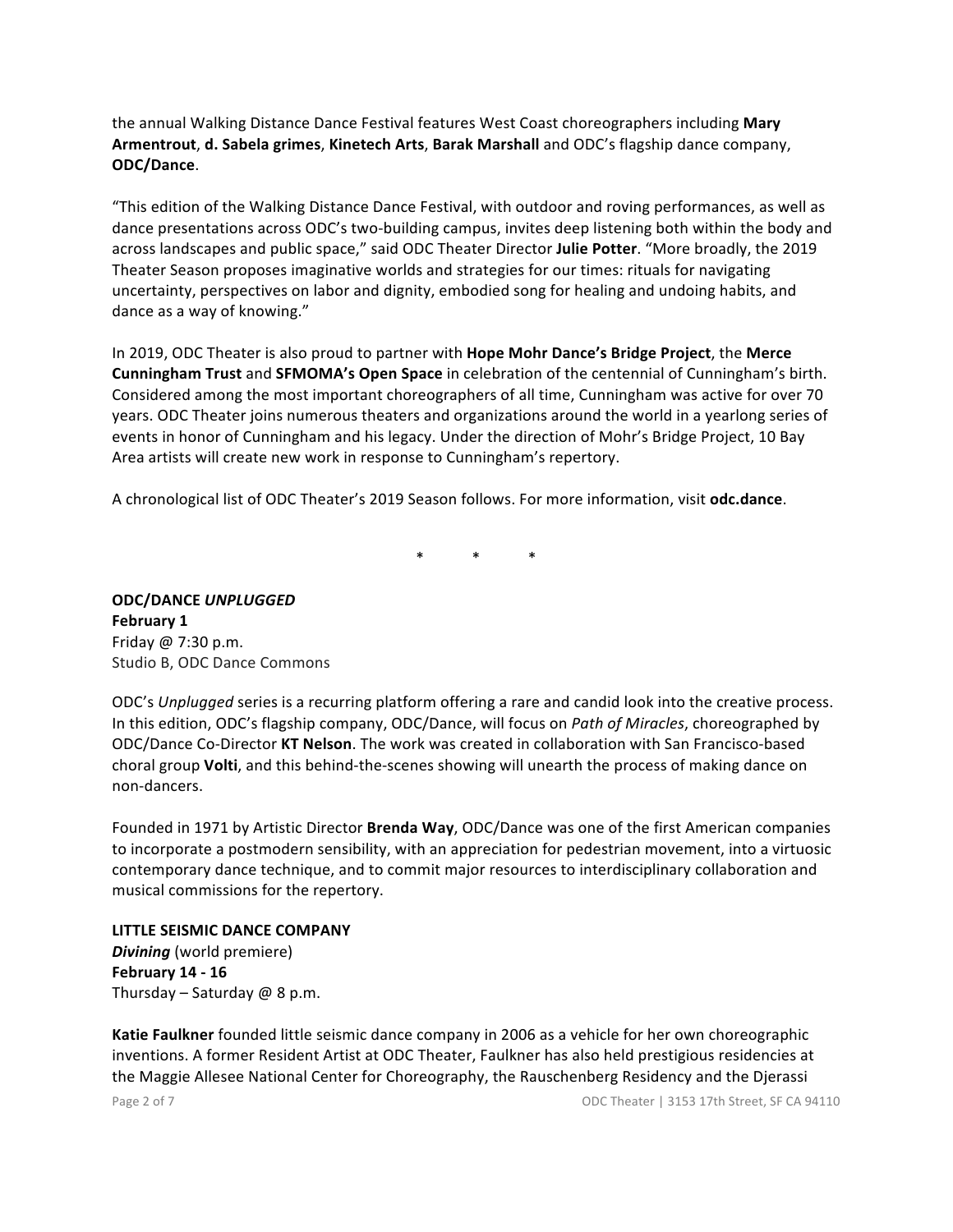Resident Artist Program, among others. Her latest project, *Divining*, draws inspiration from rituals from around the world, examining "the state of insecurity that compels us to ritualize behavior, as well as the various states that emerge in response to ritual itself: meditation or prayer; connections felt to the past and to the future; and degrees of assurance from the belief that these practices provide answers." *Divining* features a quartet of dancers including **Alex Carrington**, **Chin-chin Hsu**, **Tara McArthur** and **Suzette Sagisi**.

#### **RISA JAROSLOW & DANCERS**

At Your Service (world premiere) **February 21 - 23** Thursday – Saturday  $@$  8 p.m.

At Your Service is Risa Jaroslow & Dancers' third presentation at ODC Theater since Jaroslow moved to the Bay Area from New York in 2013. Her debut at ODC in 2015 included the West Coast premiere of *Resist/Surrender*, a production which was later nominated for an Izzy Award for Best Revival. For her newest project, a collaboration with vocalist and composer **Amy X Neuburg**, Jaroslow shines a light on "the underappreciated among us" – the teachers, nurses, firefighters, home caregivers and restaurant waitstaff – asking, How do we all serve one another? Performers include **Emily Daly, Sydney Franz**, **Anna Greenberg**, **Kevin Lopez** and **Scott Marlowe**.

#### **WALKING DISTANCE DANCE FESTIVAL May 12 - 19**

ODC Theater's signature dance festival returns with a week of performances featuring works by West Coast choreographers including ODC's own **Kimi Okada**, who returns with *Canine Comfort*, which features a cast of dogs alongside ODC's dancers. With events occupying ODC's two-building campus and the surrounding neighborhood, the Festival's eclectic programming includes works from a range of influences – Gaga, physical theater, street dance, biometrics and site-specific "technology / embodiment puzzles." Featured artists include the San Francisco-based intermedia collective Mary Armentrout **Dance Theater**; 2014 United States Artists Rockefeller Fellow **d. Sabela grimes**; **Kinetech Arts**, a member of ODC Theater's newest cohort of resident artists; and **Barak Marshall**, the former house choreographer of Batsheva Dance Company.

**AMY SEIWERT'S IMAGERY SKETCH 9** (world premieres) **July 18 - 21** Thursday – Saturday  $@$  8 p.m.

This summer brings the ninth iteration of ODC Home Company Amy Seiwert's Imagery's celebrated *SKETCH* Series, an annual creative laboratory providing a safe place for risk-taking in ballet-based choreography. During an intensive five-week rehearsal period, three choreographers will each create a new ballet for the company. Original works by Amy Seiwert, Artistic Fellow Ben Needham-Wood and Chicago-based choreographer **Stephanie Martinez** explore new potentials on using projection as a theatrical lighting source, stepping out of the traditional mindset of how to light a ballet. *SKETCH* 9 is copresented by Amy Seiwert's Imagery and ODC Theater.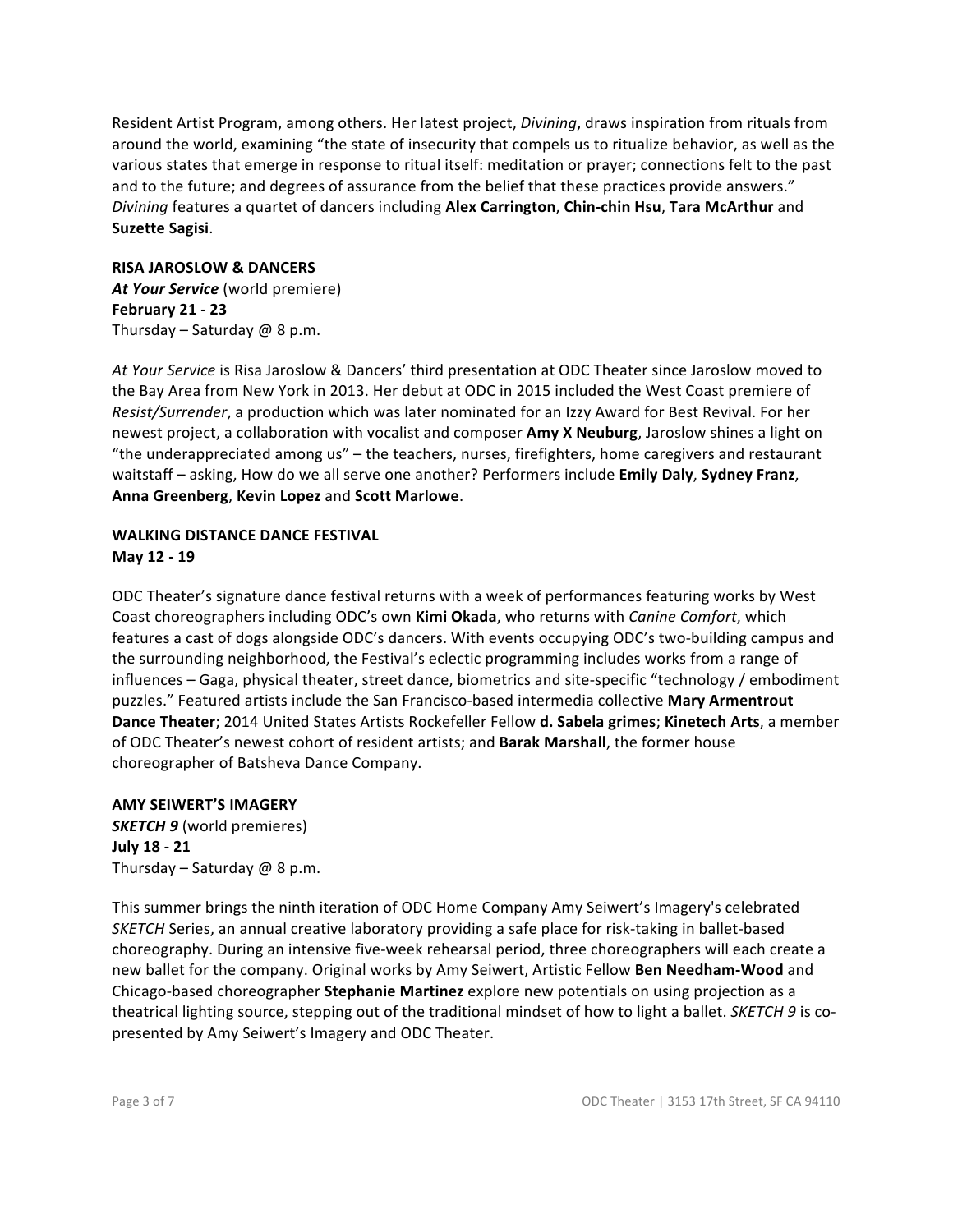### **ODC/DANCE SUMMER SAMPLER** (world premiere) **July 25 – 27, August 1 - 3** Thursday – Saturday  $@$  8 p.m.

Delight in the exuberance of summer with a selection of spirited ODC/Dance repertory works – and one world premiere – representing all four of ODC's choreographers: Brenda Way, KT Nelson, Kimi Okada and **Kate Weare**.

#### **ODC** *THEATER UNPLUGGED*

**August 29** Thursday  $@$  8 p.m.

ODC's *Unplugged* series is a recurring platform offering a rare and candid look into the creative process. This edition features a work-in-progress by ODC Theater Resident Artist Larry Arrington titled *No Quarter*. A folk dance, *No Quarter* explores "the shadow side and spiritual underpinnings of Eurocentric cultural tenets through a long lens of time."

#### **ÀṢẸ DANCE THEATRE COLLECTIVE**

*Have K(NO!)w Fear, A Bluessical* (West Coast premiere) **October 17 – 19** Thursday – Saturday  $@$  8 p.m.

Ase Dance Theatre Collective is a neo-folkloric performance ensemble drawing on traditions of the African diaspora. Under the direction of **Adia Tamar Whitaker**, originally from San Francisco, the Brooklyn-based company has performed throughout the New York region and toured several times to the Bay Area over the last 18 years. Whitaker, who has traveled and studied extensively throughout the Caribbean, Brazil and West Africa, teaches Afro-Haitian dance workshops throughout the U.S. and abroad. Next fall ODC Theater will present the West Coast premiere of Whitaker's *Have K(NO!)w Fear: A Bluessical*, a performance of ritual dance theater that the artist calls an "undoing spell to untie all the knots that choke the future" including "natural disasters, systematic oppression and forced migration." The evening will also screen an original film by Whitaker addressing the problem of police brutality.

### **HOPE MOHR DANCE'S BRIDGE PROJECT**

**Bay Area Artists in Conversation with Merce at 100** (world premieres) **November 8** – **9** Friday – Saturday  $@$  8 p.m.

The Bridge Project is the curatorial arm of ODC Home Company Hope Mohr Dance, which approaches curating as a form of community organizing to facilitate equity-driven cultural conversations that cross discipline, geography and perspective. Next year The Bridge Project presents *Bay Area Artists in Conversation with Merce at 100, a collaboration with the Merce Cunningham Trust, ODC Theater and* SFMOMA's Open Space as part of the international celebration of the Cunningham centennial. The Bay Area Merce project has commissioned 10 Bay Area artists from diverse disciplines and backgrounds to study with former Cunningham dancers Rashaun Mitchell and Silas Riener, creating new works of art in response. These works will be presented alongside excerpts of Cunningham repertory by Bay Area dancers. The commissioned artists are **Sofia Cordova**, **Maxe Crandall**, **Alex Escalante**, **Christy Funsch**,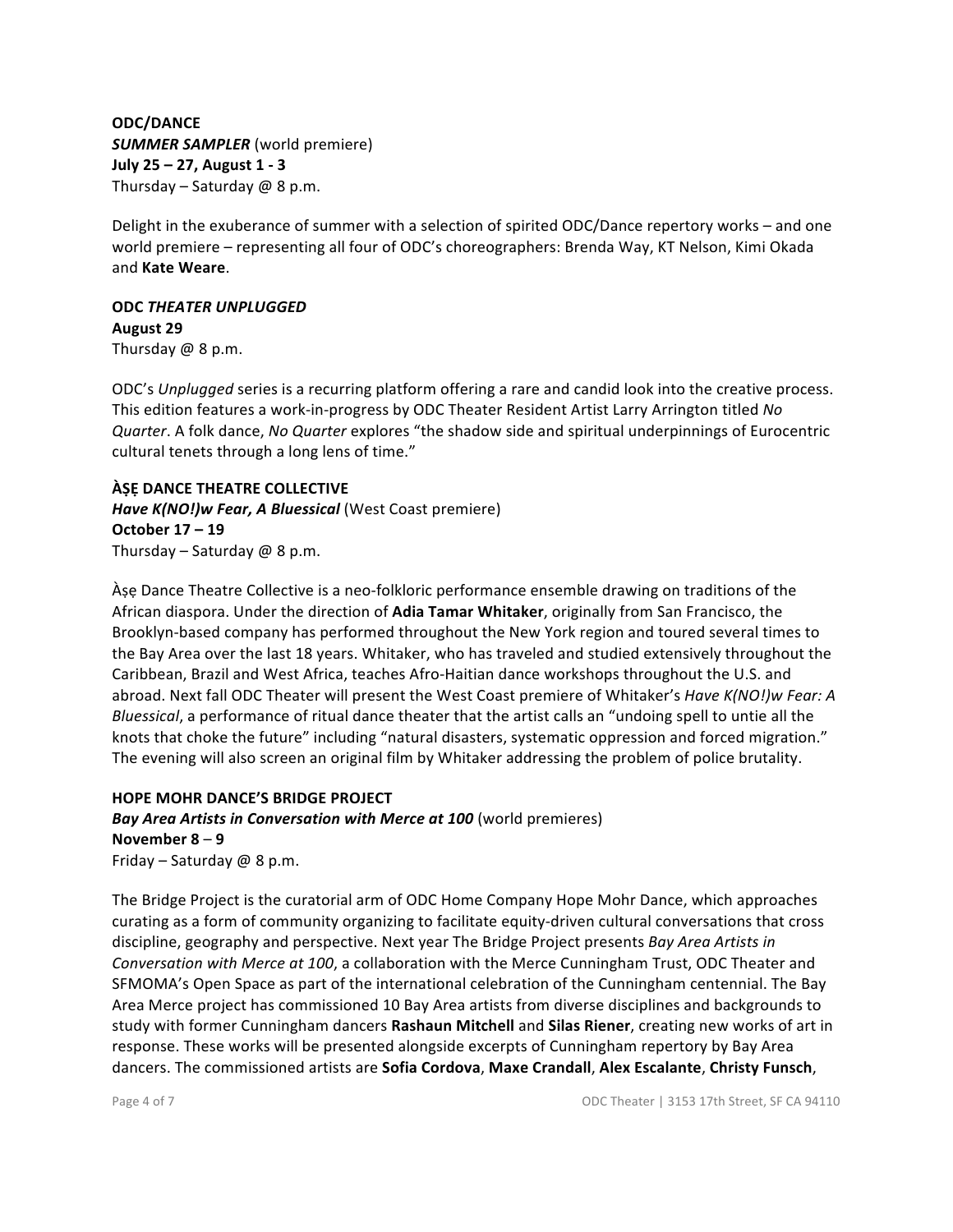**Julie Moon**, **Jenny Odell**, **Nicole Peisl**, **Danishta Rivero**, **Dazaun Soleyn** and **Sophia Wang**. SFMOMA's Open Space will commission an online series, and convene discursive events in conjunction with the workshops and performances.

**TERE O'CONNOR DANCE** *Long Run* (West Coast premiere) **November 14 - 16** Thursday – Saturday  $@$  8 p.m.

Tere O'Connor has been making dances for 35 years, touring nationally and internationally. The awardwinning choreographer has also created numerous works for other dance companies including the Lyon Opera Ballet and White Oak Dance Project, and a solo for Mikhail Baryshnikov, titled *Indoor Man*. His many honors include a 2013 Doris Duke Performing Artist Award, a 2009 United States Artist Rockefeller Fellowship and a 1999 Guggenheim Fellowship. In 2014 he was inducted into the American Academy of Arts and Sciences.

ODC Theater will present the West Coast premiere of O'Connor's Long Run (2017), a major new work which "pushes the emotional content of O'Connor's movement to new physical extremes, allowing time-based elements like polyrhythms, velocity and duration to become critical forces, overtaking the eight performers as they struggle to bring their bodies into a state of calm."

 $*$   $*$   $*$   $*$ 

### **ABOUT ODC THEATER**

ODC Theater participates in the creation of new works through commissioning, presenting, mentorship and space access; it develops informed, engaged and committed audiences; and it advocates for the performing arts as an essential component to the region's economic and cultural development. The Theater is the site of over 120 performances a year involving nearly 1,000 local, regional, national and international artists.

Since 1976, ODC Theater has been the mobilizing force behind countless San Francisco artists and the foothold for national and international touring artists seeking debut in the Bay Area. The Theater, founded by Brenda Way and currently under the direction of Julie Potter, has earned its place as a cultural incubator by dedicating itself to creative change-makers, those leaders who give the Bay Area its unmistakable definition and flare. Nationally known artists Spaulding Gray, Diamanda Galas, Bill T. Jones, Eiko & Koma, Ronald K. Brown/EVIDENCE, Karole Armitage, Sarah Michelson, Brian Brooks and John Heginbotham are among those whose first San Francisco appearance occurred at ODC Theater.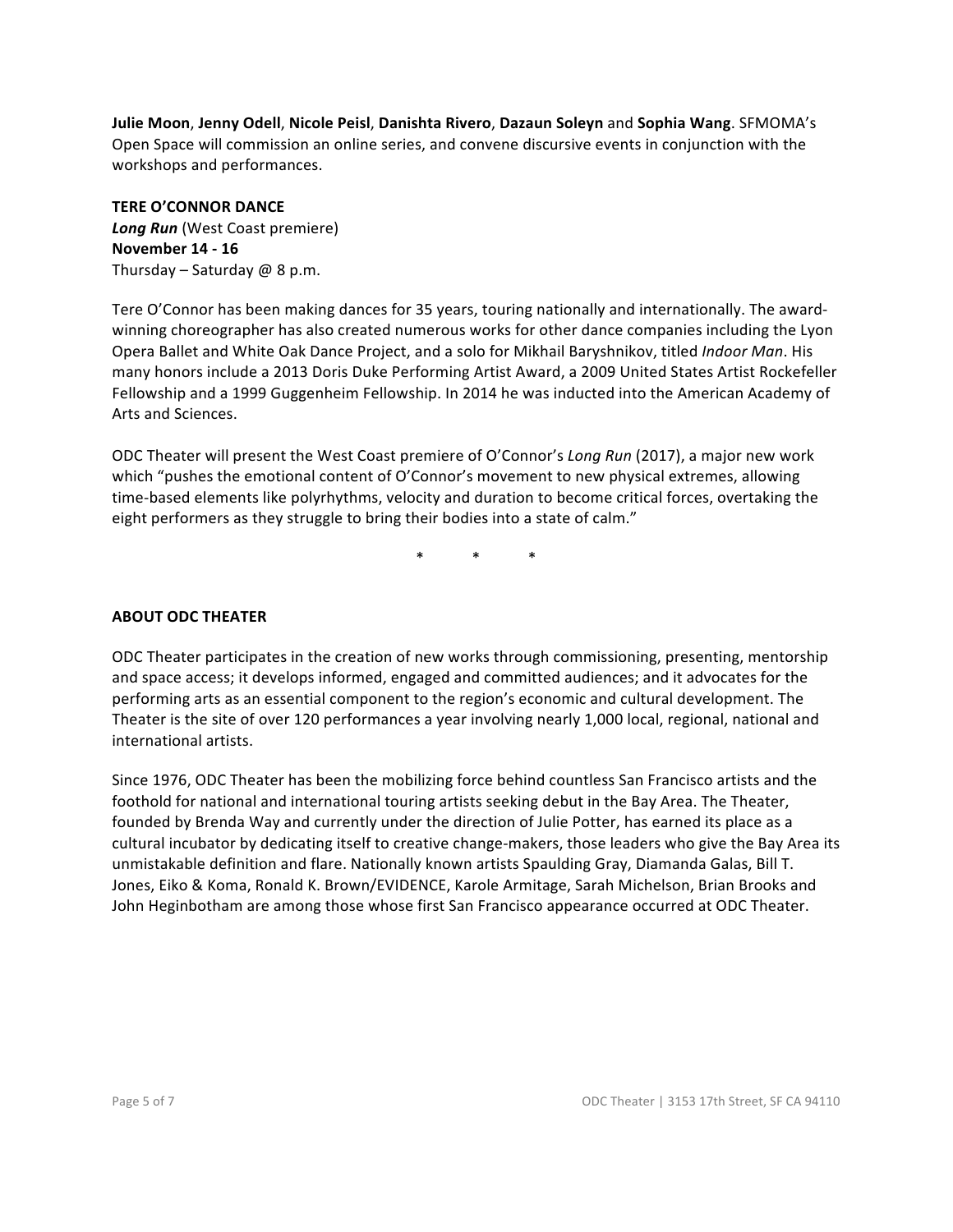# FACT SHEET

## **WHAT:**

#### **ODC THEATER'S 2019 SEASON**

**ODC/Dance** *Unplugged* February 1

**little seismic dance company** (*world premiere*) February  $14 - 16$ 

**Risa Jaroslow & Dancers** (*world premiere*) February  $21 - 23$ 

**Walking Distance Dance Festival**:

**Mary Armentrout Dance Theater** May  $12 - 14$ 

**Kinetech Arts** May  $16 - 17$ 

Barak Marshall with dancers from the Glorya Kaufman School of Dance at the University of **Southern California** May  $16 - 17$ 

**ODC/Dance** May 18 – 19

**d. Sabela grimes** May  $18 - 19$ 

**Amy Seiwert's Imagery** (*world premieres*) July  $18 - 21$ 

**ODC/Dance** *Summer Sampler* (*world premiere*) July 25 - 27, August  $1 - 3$ 

**ODC Theater** *Unplugged* **featuring Larry Arrington** August 29

**Àṣẹ Dance Theatre Collective** (*West Coast premiere*) October  $17 - 19$